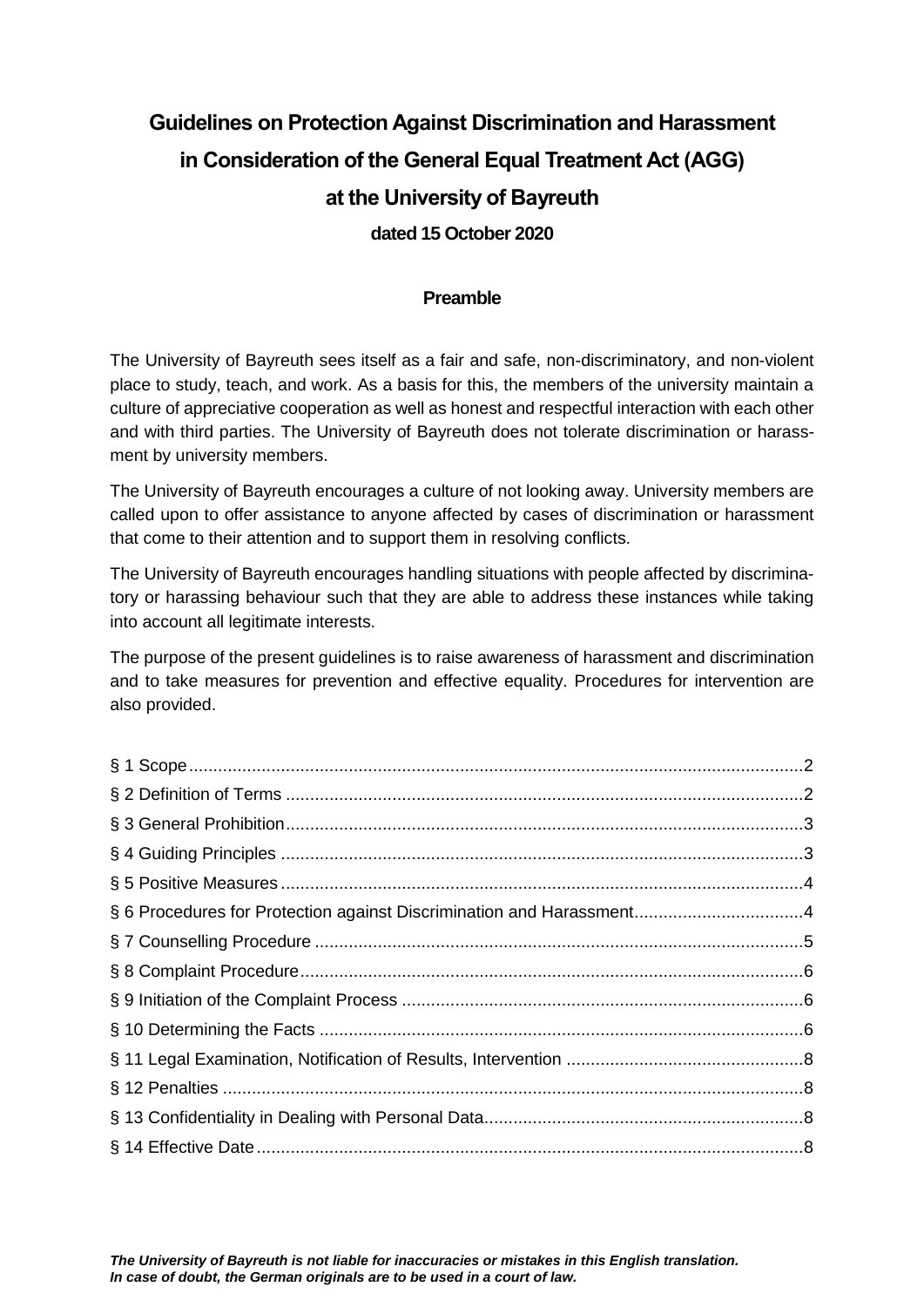# **§ 1 Scope**

- <span id="page-1-0"></span>(1) The Guidelines apply to all members of the University of Bayreuth under the terms of § 17 para 1 BayHSchG. They also apply to anyone in a teaching or employment relationship (external lecturers, honorary professors, etc.) as well as to persons who are temporarily or visiting as guests at the University of Bayreuth. They also apply to all apprentices/ trainees and anyone else employed in the context of their training. The Guidelines apply to all functional areas of the University of Bayreuth.
- (2) The Guidelines also apply in the event of discrimination and harassment of third parties or against third parties in the area of the university if at least one person involved belongs to the group of persons referred to in para 1.

# **§ 2 Definition of Terms**

- <span id="page-1-1"></span>(1) The Guidelines cover direct and indirect forms of discrimination and harassment based on
	- a. racist reasons or ethnically-oriented ascriptions
	- b. gender and gender identity
	- c. sexual identity
	- d. religion or beliefs
	- e. impairments classified as disabilities
	- f. age.
- (2) An instruction to discriminate against a person on any of the grounds referred to in para 2 is considered to be discrimination.
- (3) Direct discrimination shall be taken to occur where one person is treated less favourably, in respect of one or more of the categories referred to in para 1, than another person is, has been, or would be treated in a comparable situation.
- (4) Indirect discrimination shall be taken to occur where apparently neutral provisions, criteria, or practices would put persons at a particular disadvantage compared with other persons because of one or more of the categories referred to in para 2.
- (5) There shall be no discrimination within the meaning of paragraphs 3 and 4 where the disadvantage is objectively justified by a legitimate aim and the means of achieving that aim are proportionate.
- (6) Harassment is deemed to exist where unwanted conduct related to one or more of the categories referred to in para 2 has the purpose or effect of violating the dignity of the person concerned. This is particularly the case if an environment characterized by intimidation, hostility, humiliation, or insults is created.
- (7) Sexual or racial harassment is any sexual or racially motivated conduct that violates the dignity of a person, in particular when it creates an intimidating, hostile, degrading, humiliating, or offensive environment. Sexual or racial harassment is any derogatory or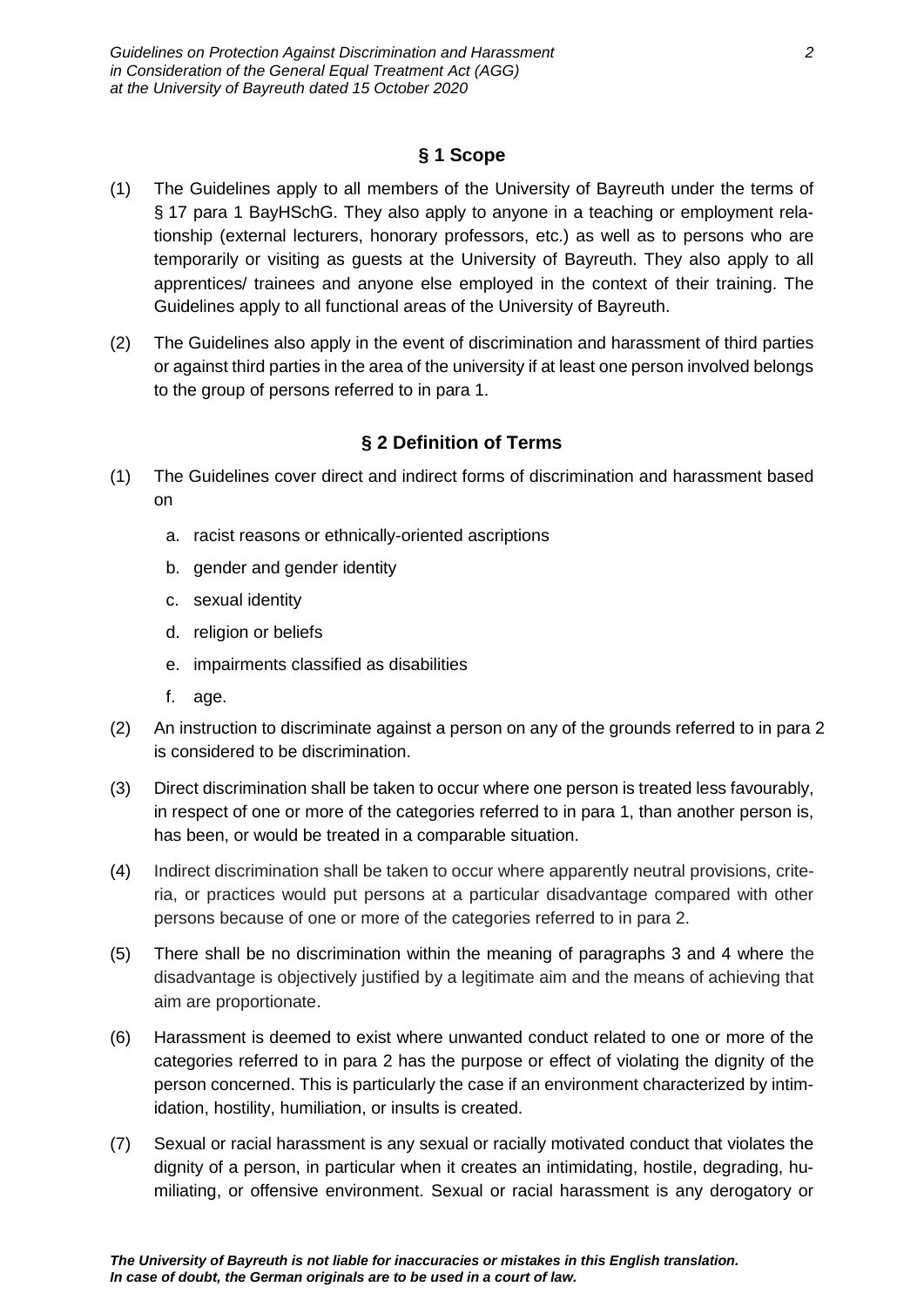deprecative remarks, gestures, or depictions of sexual or racial content, any unwanted showing or visible posting of pornographic or racist images, or the copying, distribution, application, or use of obscene, sexually degrading or racist digital media content within or in connection with the IT infrastructure of the University that violates a person's dignity. Sexual or racial harassment and discrimination can be verbal, non-verbal, and/or physical. However, sexual and racial harassment is not present if the copying, distribution, application, or use of the content described in sentence 1 is carried out for illustration purposes within the framework of courses and for the purposes of scientific research.

(8) The definitions found in the *Allgemeines Gleichbehandlungsgesetz* (AGG), including the case law based on it, shall apply *mutatis mutandis* for the purposes of the present guidelines.

# **§ 3 General Prohibition**

- <span id="page-2-0"></span>(1) Disadvantages that are not objectively justified and proportionate within the meaning of § 2 para 5 and harassment within the meaning of §2 para 6 and 7 sentence 1 are prohibited. They disrupt university operations and are investigated and penalized as violations of the employment contract, official duties, civil service, and higher education law.
- (2) All members and affiliates of the University, in particular those with training, qualification, or management duties in teaching, research, education, administration, or self-governance, shall be responsible within their own area of responsibility, by virtue of their duty of care, for ensuring that, in particular, sexual and racial harassment, discrimination, and violence are prevented or eliminated and legally reviewed.
- (3) Discrimination and harassment taking advantage of relationships of dependency at a place of training or work or during studies, especially if these take place under threat of personal or professional disadvantages, are considered particularly serious.

#### **§ 4 Guiding Principles**

- <span id="page-2-1"></span>(1) Within the scope of its responsibilities, the University of Bayreuth will take appropriate and reasonable measures to ensure that the rights of its members to equal treatment and non-discrimination are respected and protected.
- (2) The University of Bayreuth will take the necessary measures to protect the groups of persons named in § 1 para 1 and 2 from discrimination and harassment. It will take the positive measures set out in § 5 and establish the procedures referred to in § 6.
- (3) Anyone who, as an affected, potentially affected, or uninvolved person, draws attention to discrimination, harassment, or conduct that violates someone's dignity may not be disadvantaged (ban on reprimanding).
- (4) Those affected are encouraged to exercise their rights and to report to the counselling and trust centres about experienced cases of harassment, discrimination, or violence, and to seek advice and make a complaint.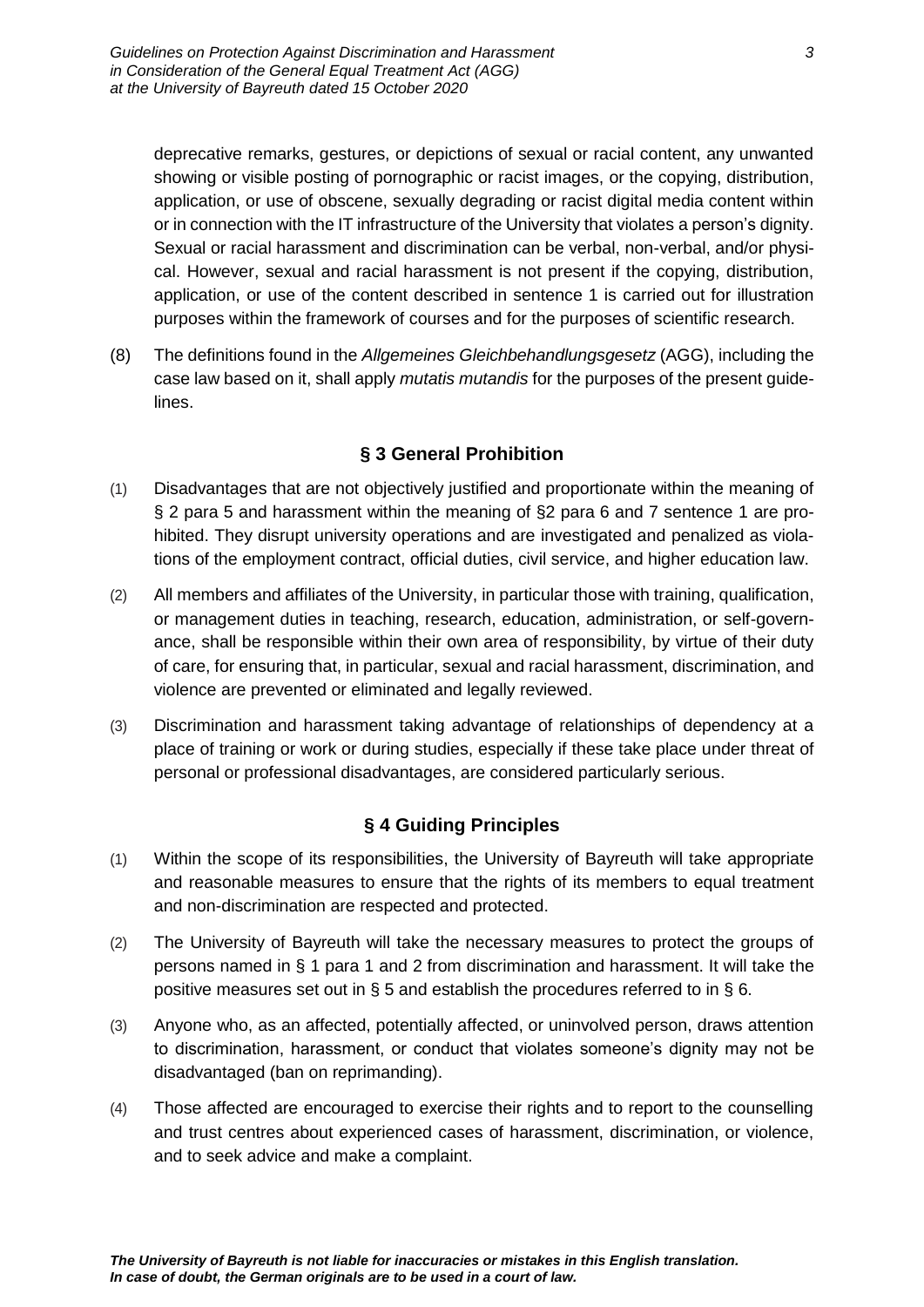#### **§ 5 Positive Measures**

- <span id="page-3-0"></span>(1) In particular, the following basic measures will be taken to raise awareness, prevent discrimination, and foster effective equality:
	- a. publication of the present guidelines in digital form and integration into the communication strategy of the University of Bayreuth
	- b. providing information on anti-discrimination counselling services, complaint possibilities, and ways of resolving conflicts for all members of the University in German and English
	- c. enabling participation in continuing education courses for the Complaints Office referred to in § 8, provided that these courses provide knowledge required for the work
	- d. providing training on equal treatment and anti-discrimination for people with managerial, leadership, and training roles, people with responsibility for personnel selection, jobs, and people with advisory functions
	- e. establishing a permanent anti-discrimination working group for exchanging ideas on equal treatment and anti-discrimination at the University of Bayreuth, which reports regularly to the Presidential Advisory Committee for Equal Opportunities and Diversity
	- f. incorporating diversity and anti-discrimination in personnel recruitment
- (2) The Presidential Advisory Committee for Equal Opportunities and Diversity is responsible in particular for the (further) development of the measures in para 1 and for
	- a. developing and proposing further measures to foster equal treatment and antidiscrimination in all areas of the university
	- b. annual evaluation of the awareness and prevention measures
	- c. evaluation of the anonymized consultation and complaint cases
	- d. the annual report to the University Governing Board, the Senate, and the Employees' Council on the effectiveness of the prevention strategy and measures.

#### **§ 6 Procedures for Protection against Discrimination and Harassment**

<span id="page-3-1"></span>The University of Bayreuth has set up two procedures to protect against discrimination and harassment: In the counselling procedure, internal university bodies provide advice and support to those affected. They involve non-university bodies as required. Those affected also have the opportunity to lodge a complaint with the university Complaints Office as part of the complaints procedure. Official channels do not have to be observed.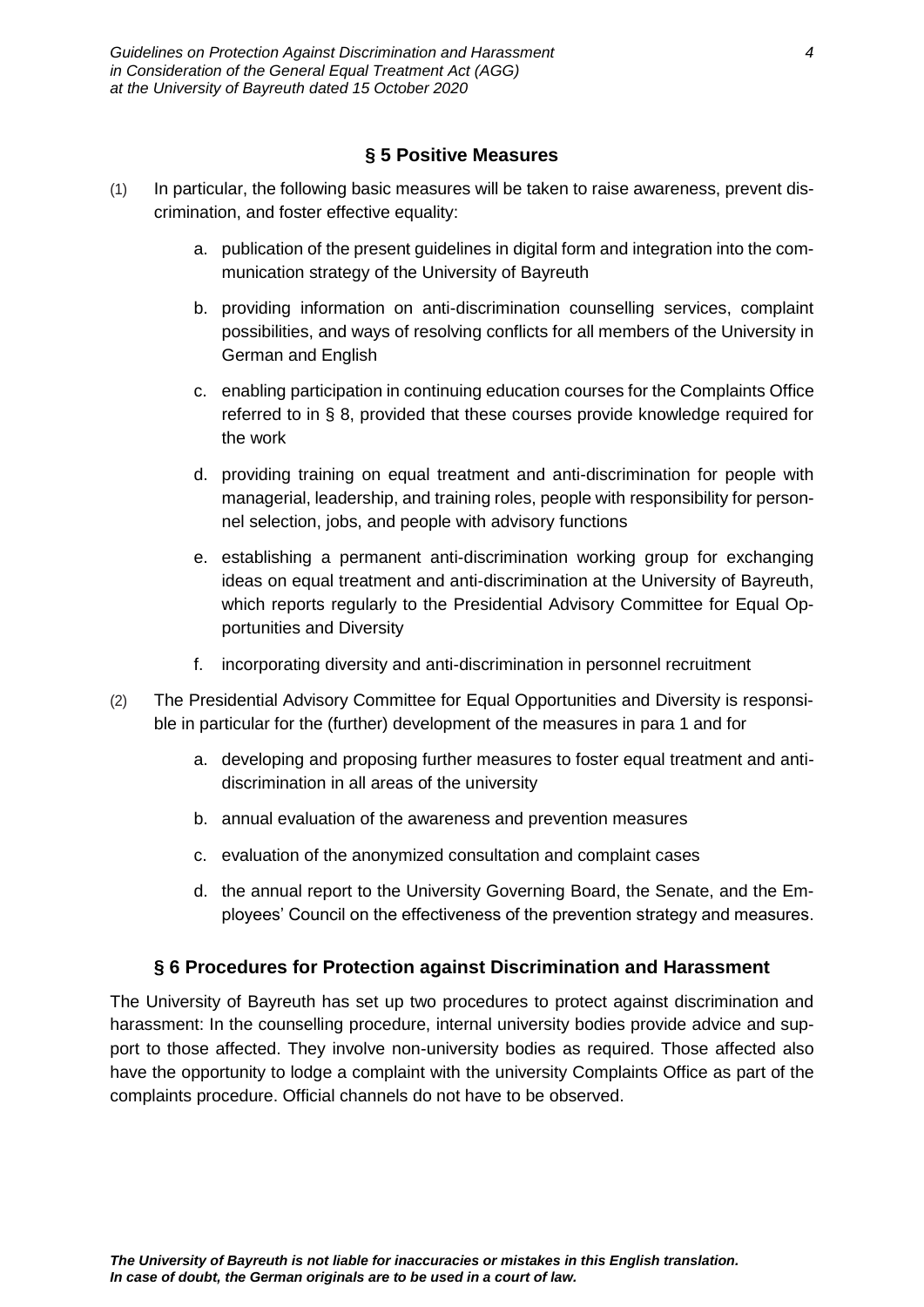# **§ 7 Counselling Procedure**

- <span id="page-4-0"></span>(1) The Diversity Service Centre at the University of Bayreuth provides information for those affected by discrimination or harassment about the complaint procedure, the possibilities of conflict resolution, and internal and external counselling and support services.
- (2) Counselling for those affected is provided by the advising centres of the University of Bayreuth and the *Studentenwerk Oberfranken*. The subject of specific advice provided in individual cases is counselling on possible courses of action and protection, including support for the initiation of complaint procedure. Counselling offices in this sense are:
	- a. Representative for integration management
	- b. Officer for Family-Friendly University
	- c. Representative for students with disabilities
	- d. EduCare coordinators of the various faculties
	- e. External conflict advisors at the University of Bayreuth
	- f. Women's Representative of the University
	- g. Women's Representatives of the various faculties
	- h. Equal Opportunities Officer for non-academic staff
	- i. Employer's Inclusion Representative
	- j. Research Associates' Council
	- k. Ombudspersons for early-career scholars
	- l. Employees' Council
	- m. Student Parliament spokesperson for culture, campus design and equal opportunities
	- n. Equal Opportunities Department
	- o. Student council representatives
	- p. Representative for severely disabled persons and those with an equivalent status
	- q. Student Advising Office
- (3) The counselling offices referred to in paragraph  $2(a)$ ,  $(f)$ ,  $(g)$ ,  $(h)$ ,  $(i)$ ,  $(k)$ ,  $(l)$ ,  $(m)$  and  $(p)$ are also points of trust within the meaning of the present guidelines. If their area of responsibility is given, the points of trust can, if they so wish, support affected persons in conciliation and mediation talks and assist them in the complaint procedure. If a point of trust is concerned about a conflict of interest in the performance of its duties as a point of trust, it shall inform the Complaints Office. In this case, in the specific proceedings, it is excluded from serving the function of the point of trust.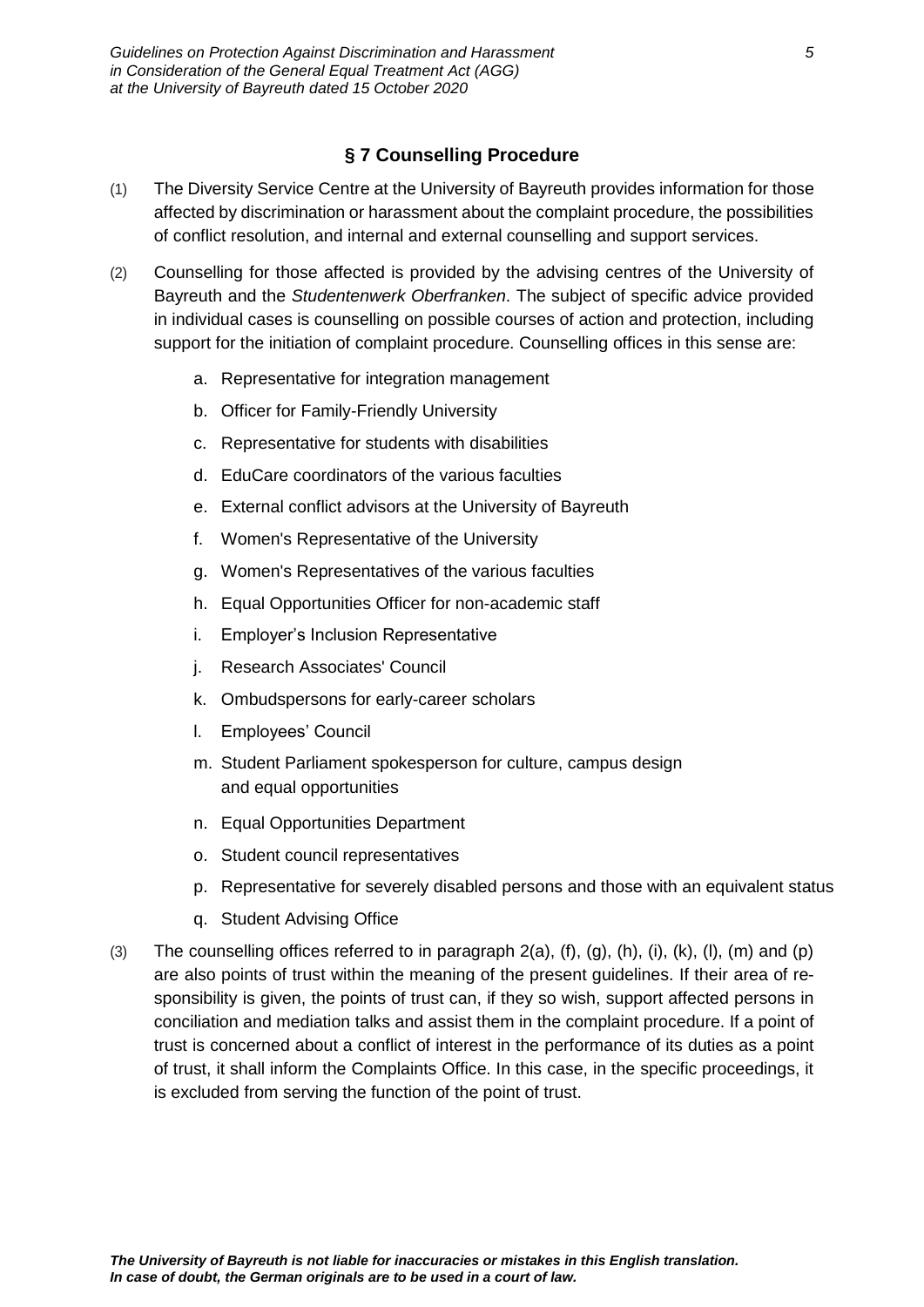# **§ 8 Complaint Procedure**

- <span id="page-5-0"></span>(1) The University of Bayreuth will set up a Complaints Office. It is responsible for complaints regarding violations of § 3 of the present guidelines. It is also a complaints office in the sense of § 13 para 1.
- (2) The Complaints Office will consist of at least two persons. They should belong to different genders and may not act or have acted as an advisory body within the meaning of § 7 para 2 or as a point of trust within the meaning of § 7 para 3 of the present guidelines in a specific case. When initiating the procedure, the complainant may indicate a preference as to which member of the Complaints Office he or she wishes to interact with.
- (3) The Complaints Office is obligated to be neutral.
- (4) The Complaints Office should be as easily accessible as possible.
- (5) The Complaints Office shall carry out the formal complaint process, unless specific responsibilities are stipulated.

#### **§ 9 Initiation of the Complaint Process**

- <span id="page-5-1"></span>(1) The complaint process is initiated by submitting a complaint to the Complaints Office. All persons mentioned in § 1 are entitled to submit a complaint.
- (2) The complaint must describe the events that are perceived as disadvantageous and discriminatory. Witnesses and any other evidence should be included or described. The complaint should state which other persons have already been informed about the incidents and whether action has already been taken.
- (3) The complaint must be submitted in text form or orally for recording to the Complaints Office. The person lodging the complaint may be assisted in this by a counselling office under the terms of § 7 para 3 or another person of his/her choice. The complaint must include the identity of the person(s) concerned.
- (4) The Complaints Office shall inform the complainant of his or her rights, obligations and further procedure. It must be assessed on a case-by-case basis to what extent provisional measures should be implemented to protect the person concerned. It shall refer to existing sources of support in accordance with § 7 paras. 2 and 3.

#### **§ 10 Determining the Facts**

- <span id="page-5-2"></span>(1) The Complaints Office uses the means at its disposal to clarify the facts of the case at its own discretion. To this end, the complainant must inform the respondent of the substance of the complaint and give him/her the opportunity to comment, and must question the complainant and witnesses.
- (2) The parties and witnesses should be interviewed separately. Upon request, the respondents can be accompanied by a trusted third party in accordance with § 7 para 3. The right to consult a legal adviser remains unaffected. All oral interviews, statements and discussions are recorded and signed by the participants.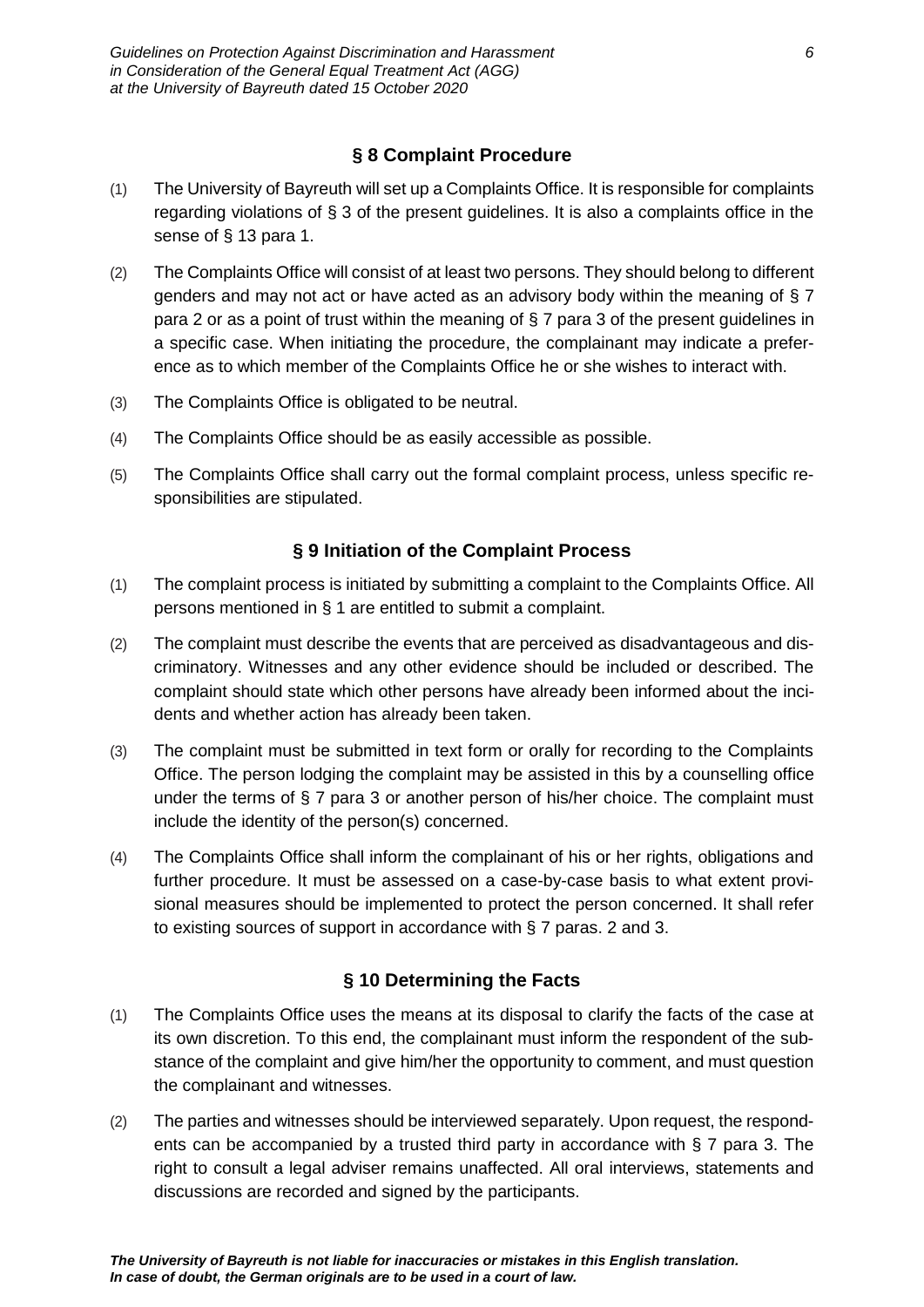- (3) The Complaints Office draws up a final report on the basis of its determination of the facts. It may also contain proposals for measures which are not rooted in labour or employment law. This includes, in particular, proposals for mediation and preventive training.
- (4) If the proper clarification and assessment of the facts requires special expertise or if it is requested in writing by a party to the complaint process, the Complaints Office will convene a complaints committee. On the basis of the final report of the Complaints Office, the latter [complaints committee] writes an explanation and comprehensive assessment of the facts of the case, which is included as an integral part of the final report.
- (5) The complaints committee consists of at least three persons who, due to their specific expertise, can contribute to the proper clarification and assessment of the facts of the case. The status groups of the parties must be represented. The following university members and representatives of the offices listed below may be members of the committee, unless the person concerned is already acting or has already acted in a counselling office within the meaning of § 7 para 2, or as a point of trust within the meaning of § 7 para 3 of the present guidelines, or in the Complaints Office within the meaning of § 8 para 2 of the present guidelines:
	- a. University members with academic or specific expertise in the subject matter of the complaint
	- b. Officer for Family-Friendly University
	- c. Representative for students with disabilities
	- d. Women's Representatives of the University and the faculties
	- e. Equal Opportunities Officer for non-academic staff
	- f. Research Associates' Council
	- g. Ombudspersons for early-career scholars
	- h. Employees' Council
	- i. Spokesperson of the student parliament for culture, campus design and equal opportunities
	- j. Equal Opportunities Department
	- k. Student Parliament
	- l. Representative for severely disabled persons and those with an equivalent status
	- m. Vice President for Internationalization, Equal Opportunities & Diversity
- (6) The final report is sent to the Human Resources Office for further processing if employees and trainees/apprentices are involved, and also to the Legal Department.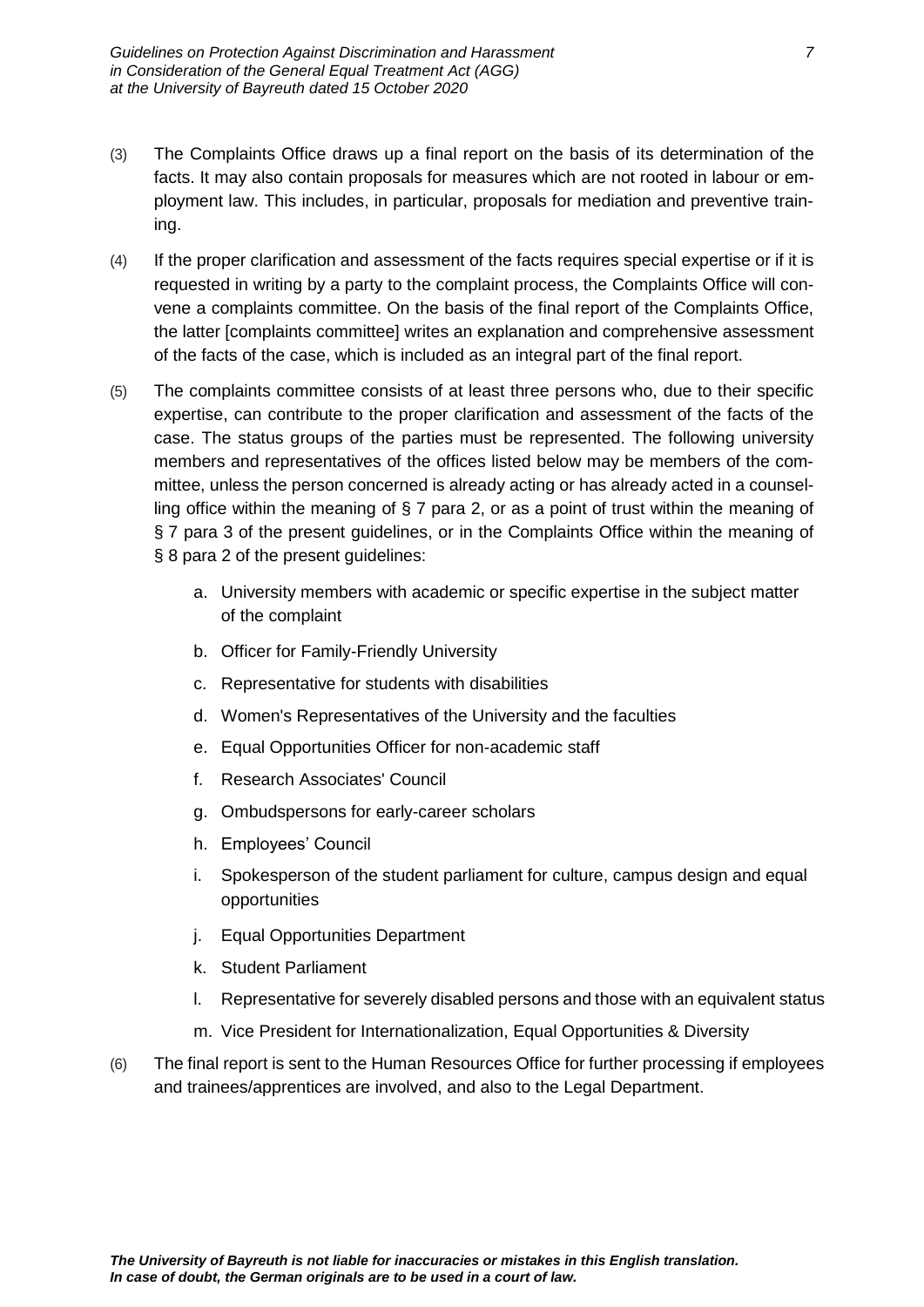#### **§ 11 Legal Examination, Notification of Results, Intervention**

- <span id="page-7-0"></span>(1) The office of the University Administration responsible for student affairs or human resources in accordance with the official division of responsibilities shall examine the final report from a legal point of view, prepare a statement on it, which shall also comment on the question of sanctions or propose such sanctions, and, depending on its responsibilities, shall forward the matter to the President or Provost for decision.
- (2) The President or Provost shall make the final decision on the complaint. The Complaints Office will inform the person lodging the complaint in writing. Reasons for the decision are to be provided.
- (3) In the event of conduct that is classified as discrimination or harassment, the President or the Provost shall decide on appropriate, necessary, and proportionate measures to take. These should include both measures under the duty to intervene against those whose behaviour is inappropriate and measures to remedy the disadvantage if it is possible, appropriate, and necessary. Furthermore, the duty of prevention should include measures, where possible, appropriate, and necessary, to prevent similar infringements in the future.
- (4) If there is a conflict that places a burden on the study, employment, or supervision relationship, the reasons for the decision under para 2 may be supplemented by a proposal for conflict resolution options.

#### **§ 12 Penalties**

<span id="page-7-1"></span>Discrimination and disadvantage within the meaning of the present guidelines shall be subject to review under employment law, public service law, and regulatory law. In addition, such cases may also be criminal offences. In this case, it is examined whether the facts of the case should be handed over to the relevant criminal investigation authority.

#### **§ 13 Confidentiality in Dealing with Personal Data**

<span id="page-7-2"></span>Pursuant to Article 4 No. 1 and Article 5 (1) f of the Basic Data Protection Regulation (DS-GVO), the members of the counselling and complaints offices maintain strict confidentiality with regard to the personal data to which they gain access or knowledge in the course of their work.

#### **§ 14 Effective Date**

<span id="page-7-3"></span>The present guidelines shall take effect on October 16, 2020.